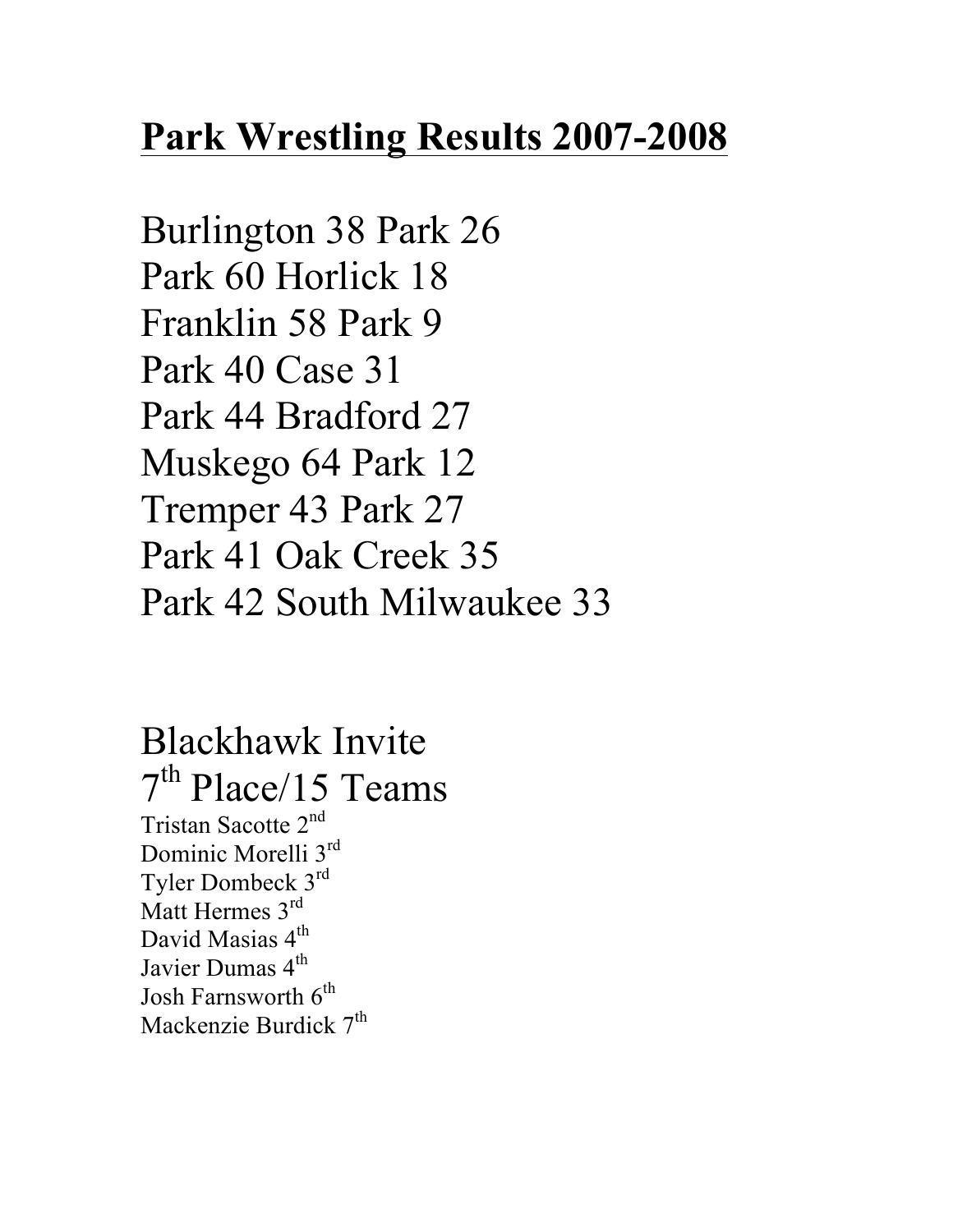#### Campbellsport Cougar Invite 4<sup>th</sup> Place/10 Teams Dominic Morelli 1st Josh Farnsworth 2<sup>nd</sup> Javier Dumas 2<sup>nd</sup> Matt Hermes 2<sup>nd</sup> David Masias 3rd Andrew Fix 3rd Howard Brown 3rd Tristan Sacotte 5<sup>th</sup> Kadeem Lowe 5<sup>th</sup>

# Ed Stech Invite 10 Place/18 Teams

Dominic Morelli 1<sup>st</sup> Javier Dumas 3rd Josh Farnsworth 5<sup>th</sup> Tyler Dombeck  $5<sup>th</sup>$ 

Northern Exposure 15<sup>th</sup> Place/24 Teams Park 38 Ladysmith 31 Merrill 49 Park 16 Edgar 48 Park 25 Oconto Falls 48 Park 22 Park 67 Wittenburg-Birnamwood 12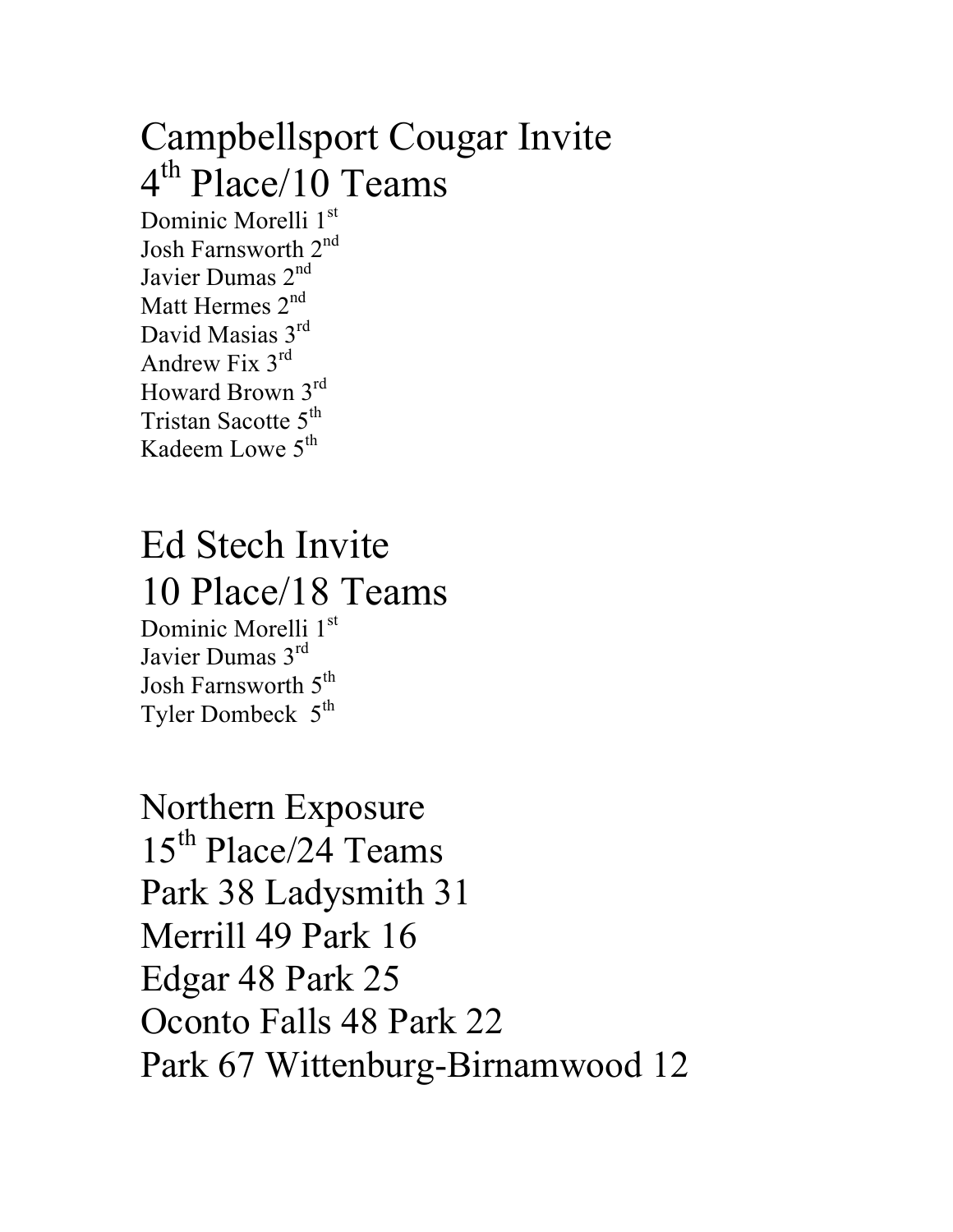#### Brookfield East 36 Park 26 Park 54 Northern Exposure Grizzlies 18 Dominic Morelli 7-0 Tyler Dombeck 6-1

### Sauk Prairie Eagle Invite  $6<sup>th</sup>$  Place/11 Teams Dominic Morelli 1st Tristan Sacotte 2nd Tyler Dombeck 2nd

Javier Dumas 3rd Andrew Fix  $4^{\text{th}}$ Matt Hermes 4<sup>th</sup> Josh Farnsworth 5<sup>th</sup> Mackenzie Burdick  $5<sup>th</sup>$ David Masias 7<sup>th</sup>

## Southeast Conference Meet 5<sup>th</sup> Place/10 Teams

Javier Dumas 1st Domini Morelli 2<sup>nd</sup> Tyler Dombeck 2nd Mackenzie Burdick 3rd Matt Hermes 3<sup>rd</sup> Tristan Sacotte 4<sup>th</sup> Josh Farnsworth 5<sup>th</sup> Andrew Fix  $5^{th}$